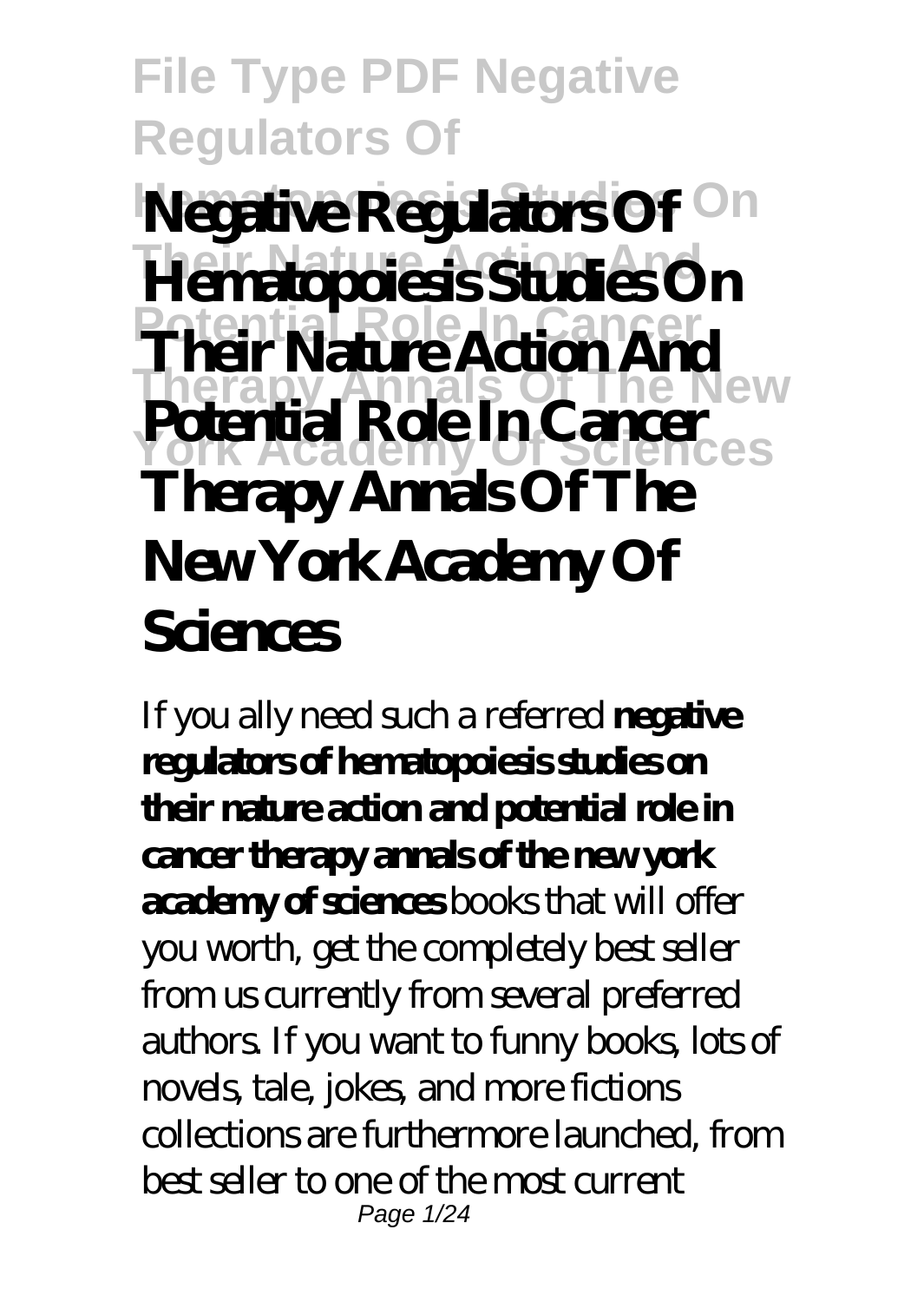**File Type PDF Negative Regulators Of Heased topoies is Studies On Their Nature Action And** You may not be perplexed to enjoy all **Potential Role In Cancer** book collections negative regulators of hematopoiesis studies on their nature New action and potential role in cancer therapy annals of the new york academy of sciences that we will unconditionally offer. It is not almost the costs. It's approximately what you obsession currently. This negative regulators of hematopoiesis studies on their nature action and potential role in cancer therapy annals of the new york academy of sciences, as one of the most practicing sellers here will extremely be in the midst of the best options to review.

Functional regulation of hematopoietic stem cells in mice and men Crucial Cell \u0026 Signaling Pathway Regulate the Placental Hematopoietic Niche Page 2/24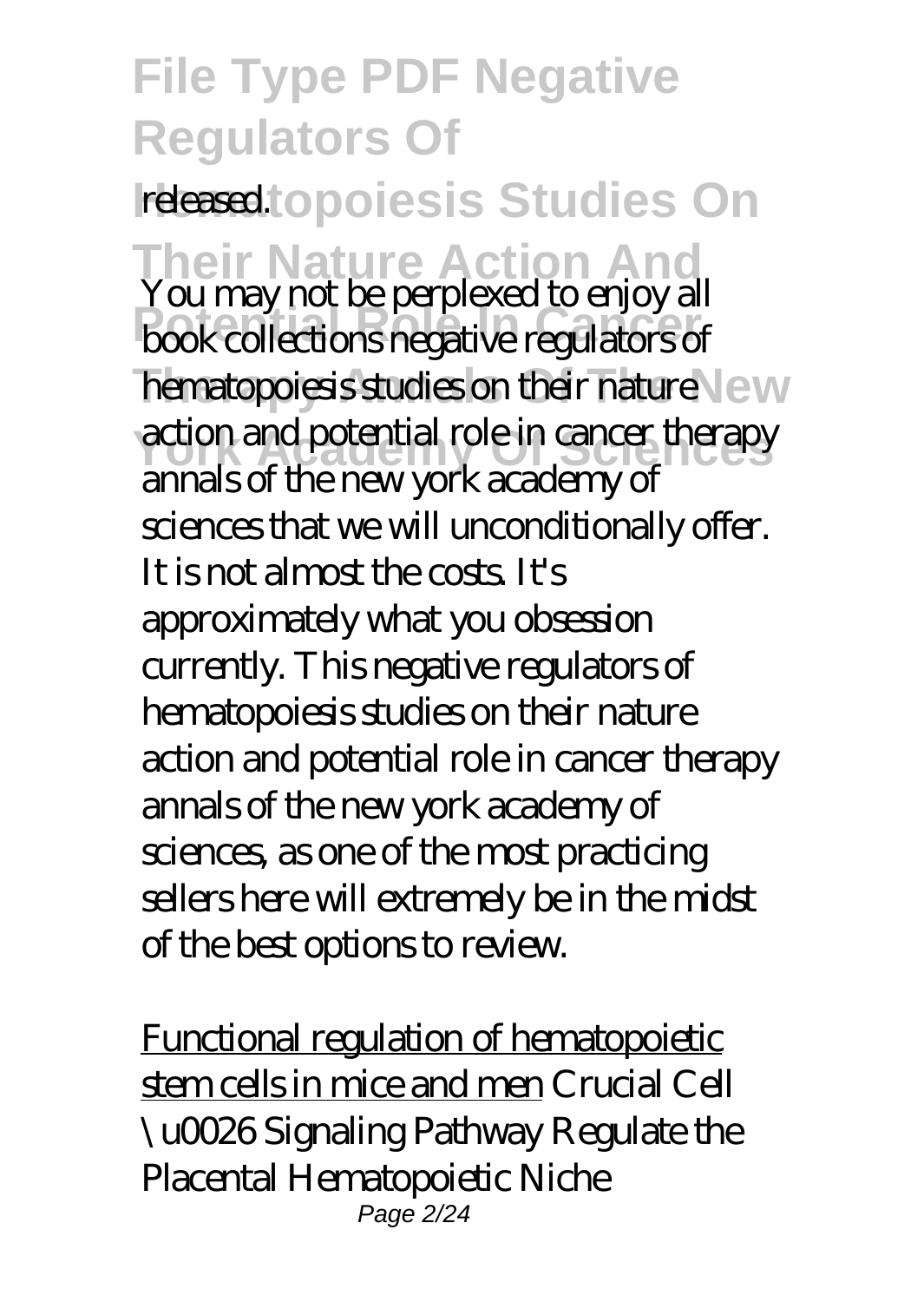Hematopoiesis | Hematologic System | | Diseases | NCLEX-RN | Khan Academy **Potential Role In Cancer** *Fasting Can Regenerate Your Immune System and Slow Aging Epithelial-* New *Mesenchymal transition (EMT)* CD34+ An introduction to Haematopoesis *How* stem cell enrichment with the CliniMACS® System *Hematopoiesis - Formation of Blood Cells, Animation Dr. Valter Longo on Resetting Autoimmunity and Rejuvenating Systems with Prolonged Fasting \u0026 the FMD* From the wings to center stage: How inflammation triggers a multitude of diseases - Longwood Seminar *How are Red Blood Cells made? Erythropoiesis - Erythropoietin - Regulation - Hematopoiesis* Stem Cells and the Future of Medicine - Research on Aging*Eat, Fast and Live Longer Dr. Valter Longo On Fasting, Ketogenesis + Low-Protein Diets FULL INTERVIEW* Peter Attia, M.D. on Page 3/24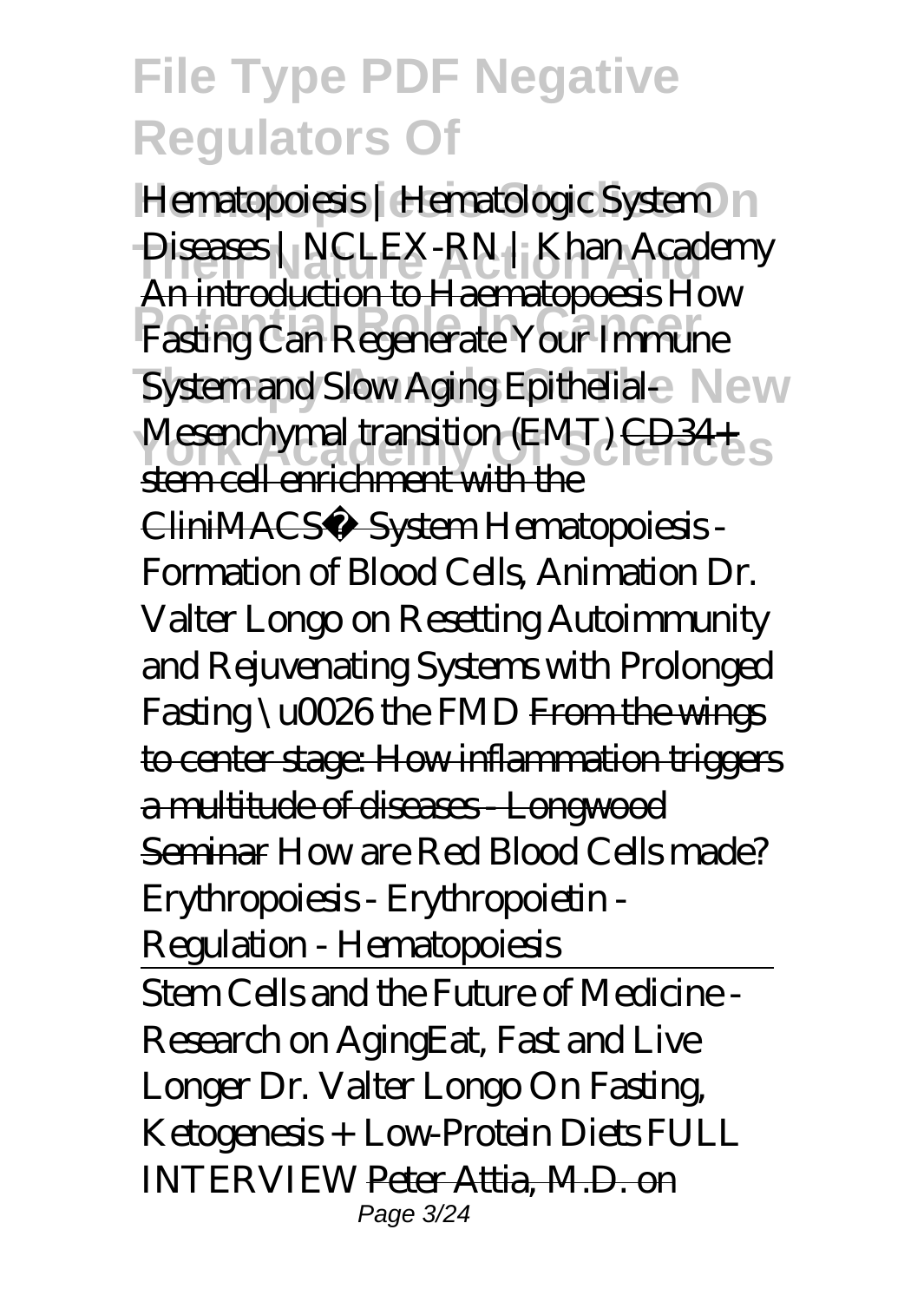**Macronutrient Thresholds for Longevity Their Nature Action And** and Performance, Cancer and More *Dr.* **Potential Role In Cancer** *The Gut Microbiota Affects Our Health with Dr. Erica \u0026Dr. Justin* e New **Sonnenburgademy Of Sciences** *Mercola Interviews Valter Longo How* What are stem cells? How can they be used for medical benefit?Dr. Guido Kroemer on Autophagy, Caloric Restriction Mimetics, Fasting \u0026 Protein Acetylation *Rich Roll on Self-Transformation, Environmental Impact of Food, and the Plant-Based Diet Erythropoiesis (Red Blood Cell Formation)* Valter Longo, Ph.D. on Fasting-Mimicking Diet \u0026 Fasting for Longevity, Cancer \u0026 Multiple Sclerosis Generation of Hematopoietic Stem and Progenitor Cells from iPSCs Lecture  $9 \vee$  "Immunology: T cells\" Purton (2015): Regulation of haematopoiesis by microenvironment cells Page 4/24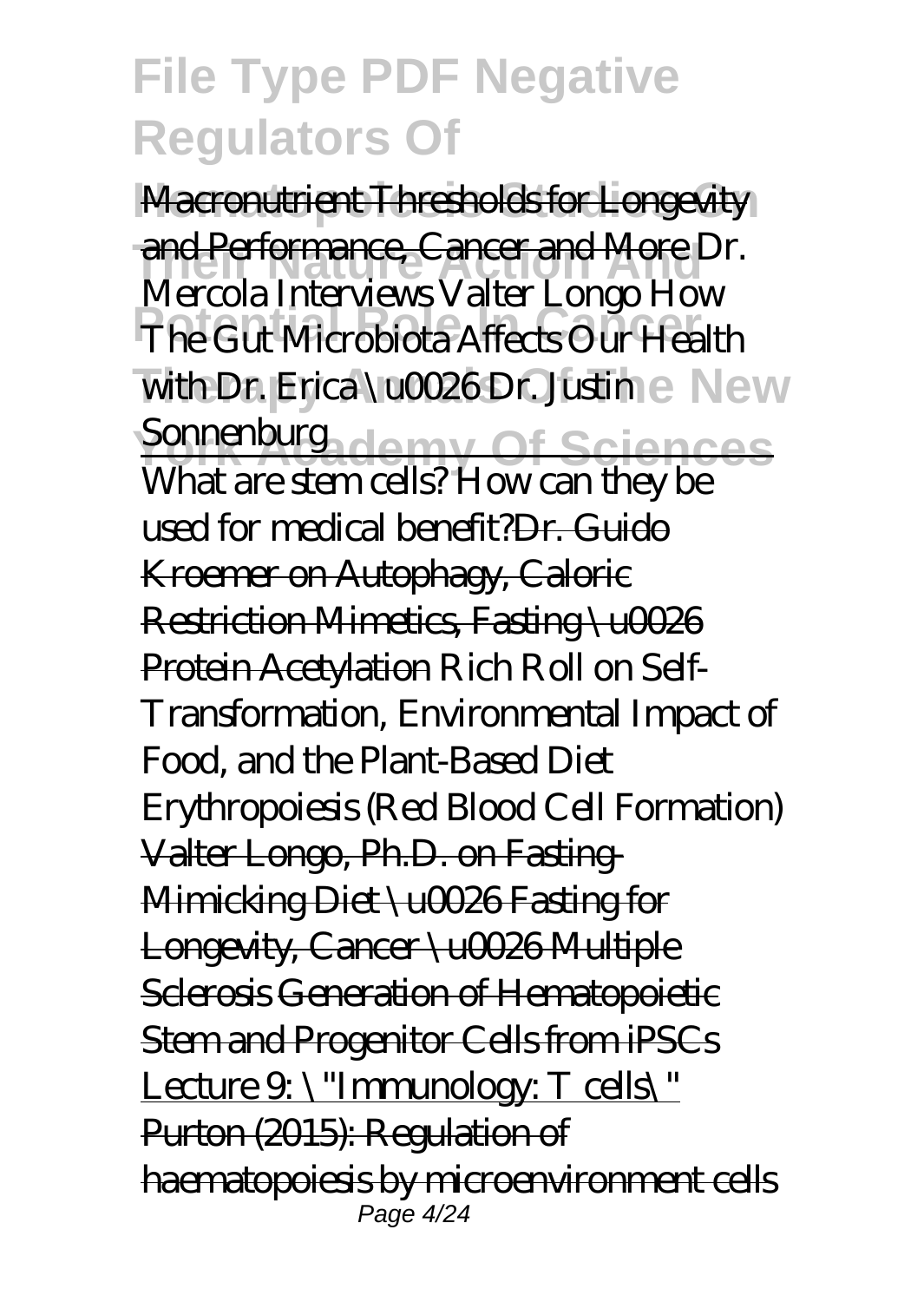**Mitochondria control of physiology and disease: beyond ATP** Iron Studies (part 1: **Potential Role In Cancer** *Isothiocyanates, the Nrf2 Pathway, Moringa \u0026 Sulforaphane* he New *Supplementation Many Common* Iron Absorption) *Jed Fahey, Sc.D. on* Treatments Aren't Helpful Dr. Eric Verdin on Ketogenic Diet Longevity, Beta-Hydroxybutyrate, HDAC Inhibitors \u0026 NAD+ Negative Regulators Of Hematopoiesis Studies Click on the title to browse this issue

Negative Regulators of Hematopoiesis: Studies on Their ...

Negative regulators of hematopoiesis. Broxmeyer HE. It is apparent from the above that molecules can have more than one role, but these roles need not be mutually exclusive. A clear understanding of cell regulations will require knowledge of all interacting molecules and the cells Page 5/24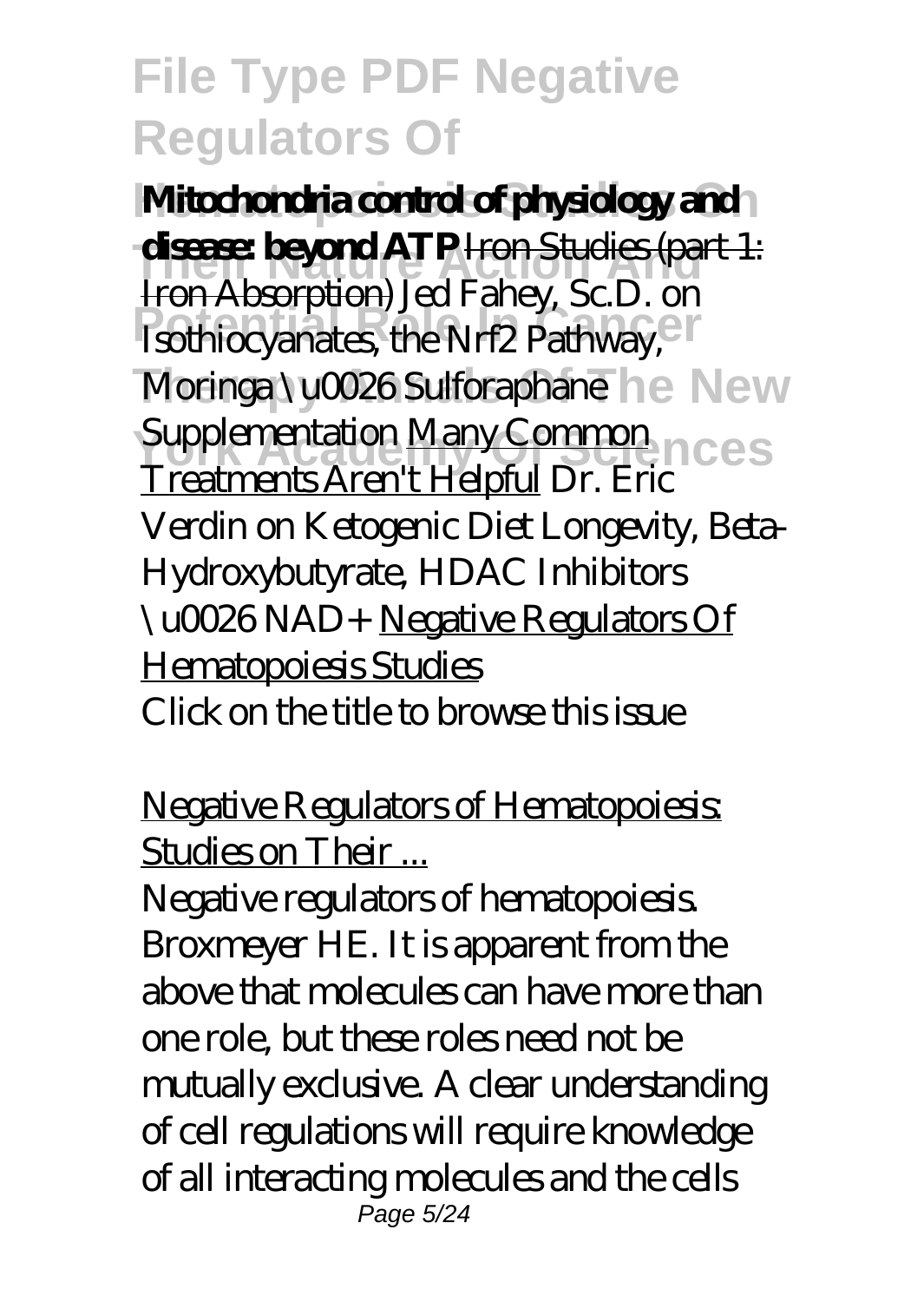producing and responding to these On molecules. This will be especially not **Potential Role In Cancer** these molecules in maintenance of longterm marrow and blood cultures are New investigated further. Of Sciences important when studies on the roles of

Negative regulators of hematopoiesis. Conversely, inhibition of FGFR activity leads to ectopic blood formation and downregulation of endothelial markers. Expression and functional analyses indicate that FGFR2 is the key receptor mediating these effects. The FGF pathway regulates primitive hematopoiesis by modulating Gata1 expression level and activity.

Negative regulation of primitive hematopoiesis by the FGF ... Negative regulators of hematopoiesis : studies on their nature, action, and Page 6/24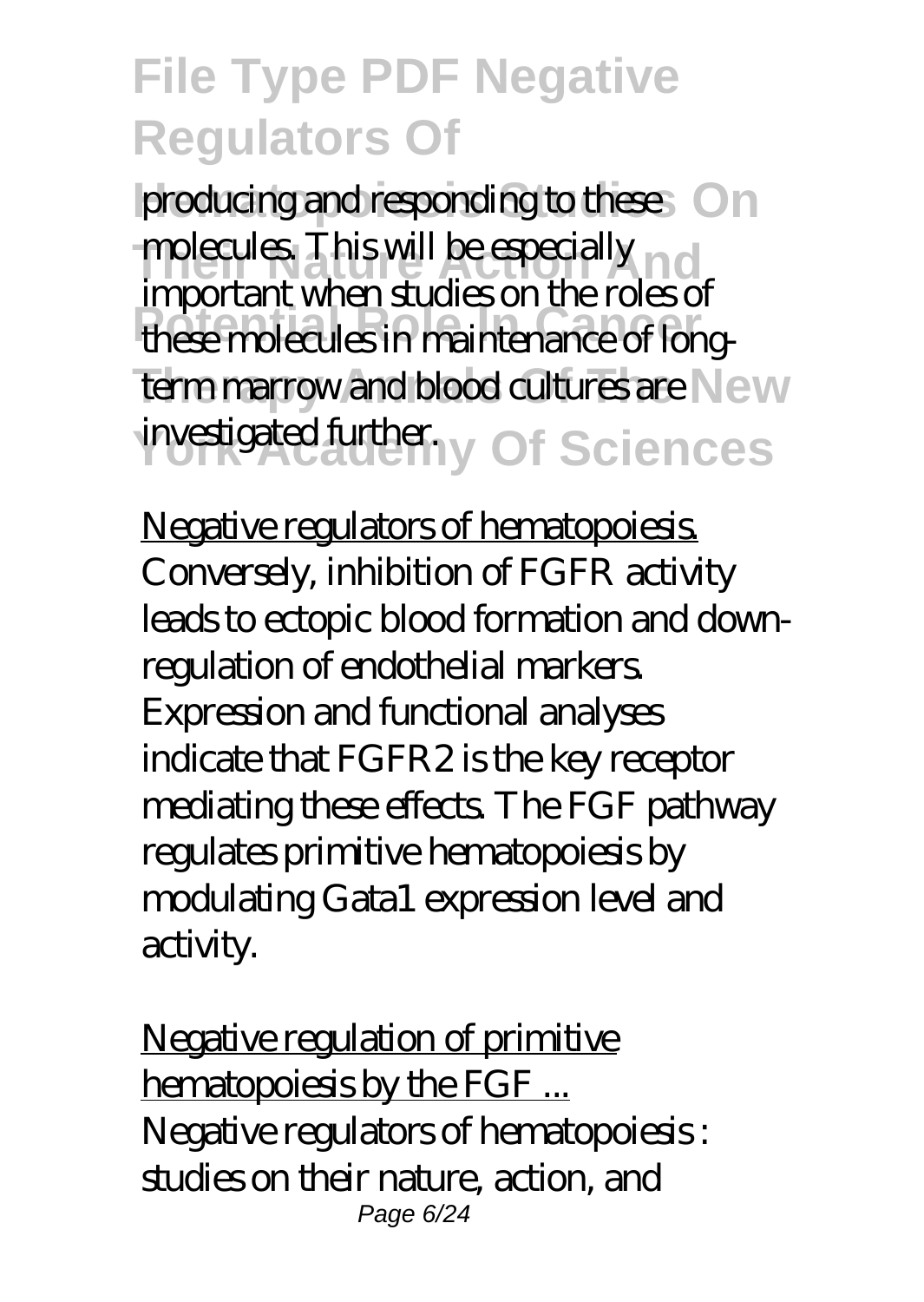potential role in cancer therapy Item On **Preview Nature Action And Negative regulators of hematopoiesis :** studies on their nals Of The New Negative regulators of hematopoiesis : es studies on their nature, action, and potential role in cancer therapy. [Athanasius Anagnostou; Nicholas Dainiak; Albert Najman; Brown University.; Memorial Hospital of Rhode Island.;]

Negative regulators of hematopoiesis : studies on their ...

Negative Regulators Of Hematopoiesis Studies On Their negative regulation of primitive hematopoiesis by the fgf negative regulators of hematopoiesis studies on their nature action and potential role in cancer therapy negative regulators of hematopoiesis studies Page 7/24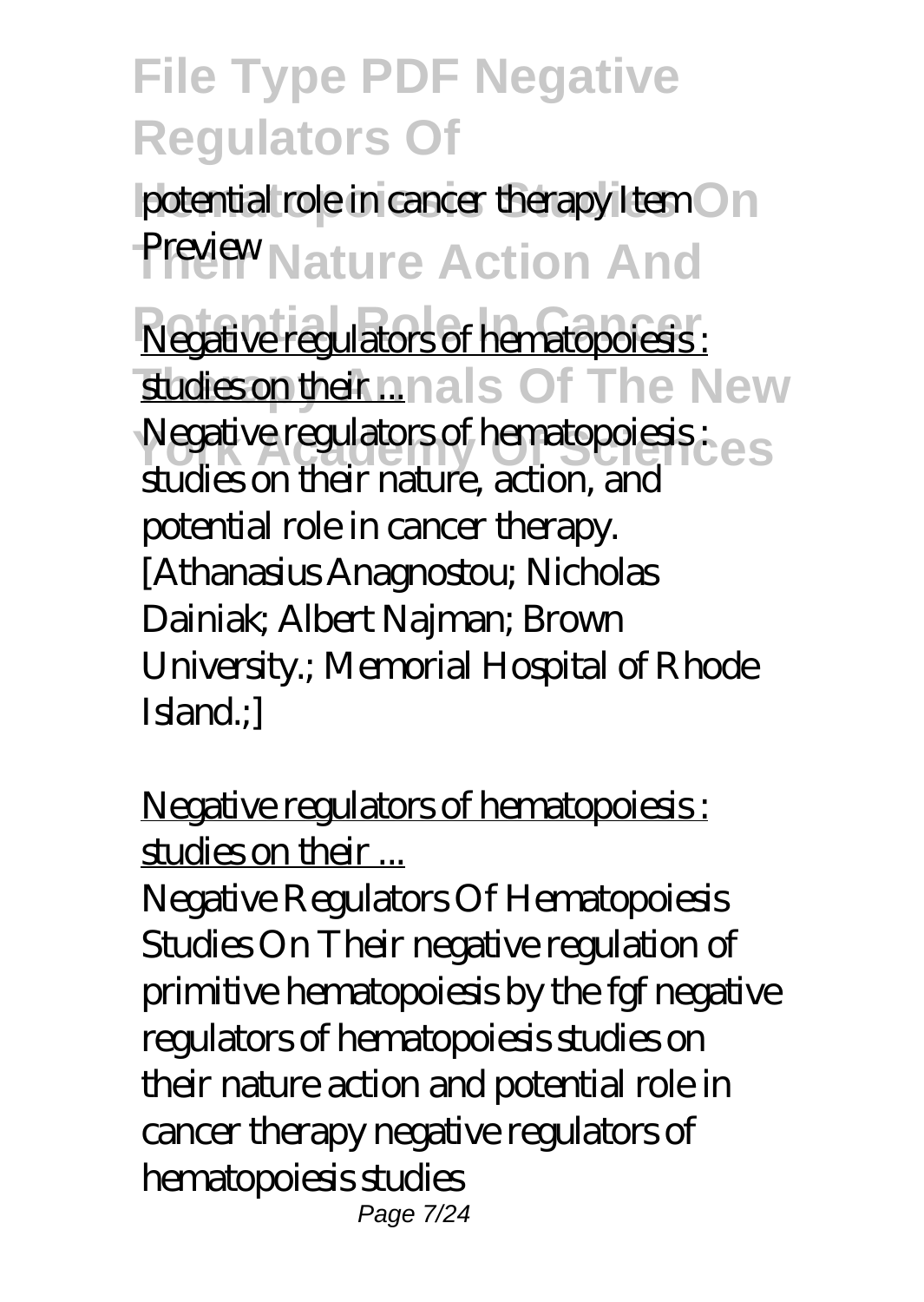**File Type PDF Negative Regulators Of Hematopoiesis Studies On 30+ The Negative Regulation Of** n d **Produce In Cancer**<br>the negative regulation of hematopoiesis from fundamental negative regulators of **W** hematopoiesis from normal and **ences** Hematopoiesis From... hematopoiesis is controlled by a dynamic equilibrium between positive and negative growth regulatory signals initially much investigation focused on the positive regulatory signals the importance of the 10 The Negative Regulation Of Hematopoiesis From

TextBook The Negative Regulation Of Hematopoiesis From ... MicroRNAs (miRNAs) are negative regulators of expression of genes involved in hematopoiesis. The present study sought to link hematopoiesis-relevant miRNAs with myelodysplastic syndromes (MDS) and MDS progression to acute Page 8/24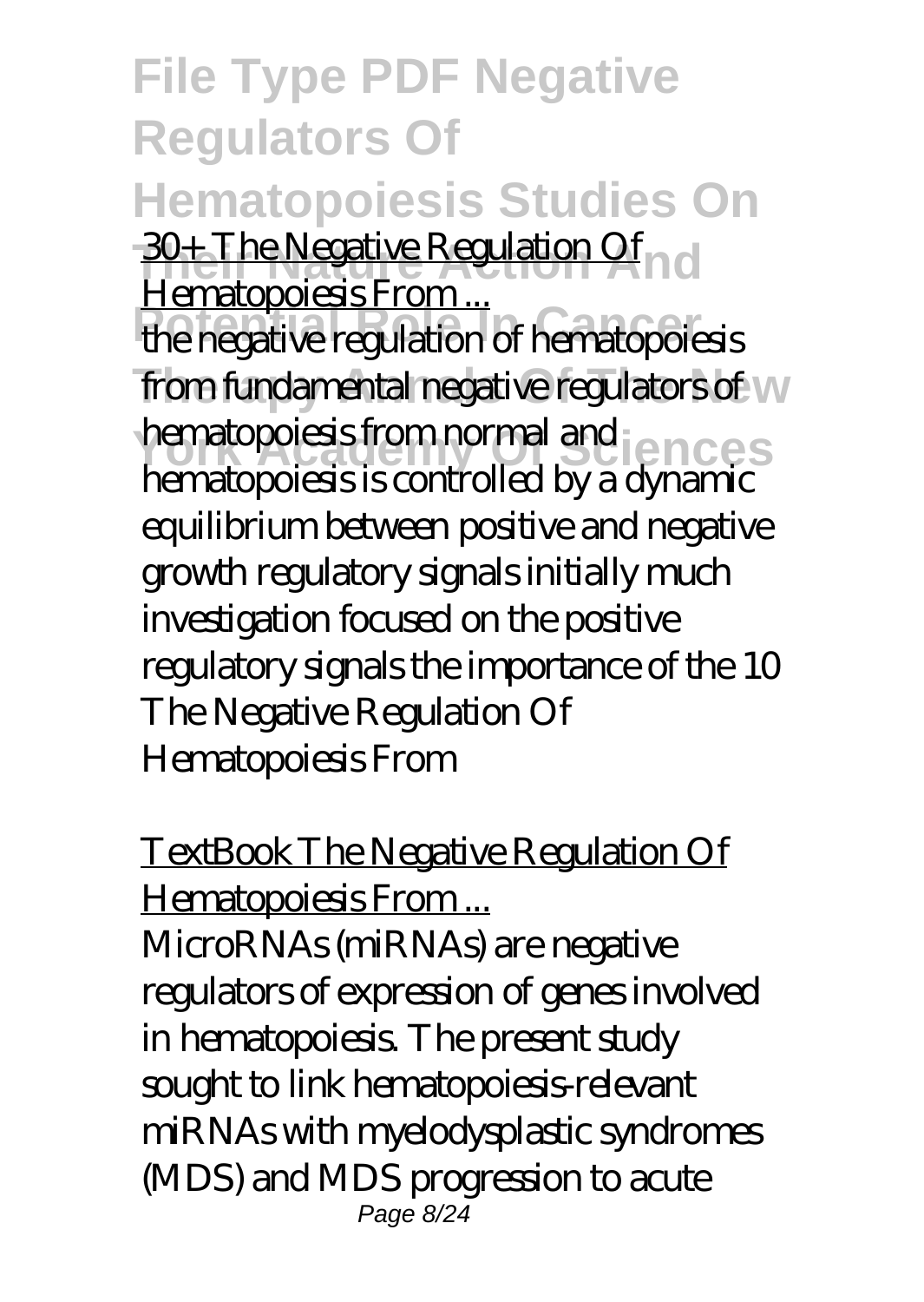**Hematopoiesis Studies On** myeloid leukemia (AML). We assessed 25 **The Mature miRNAs in total RNA from bone Potential Role In Cancer** 25 newly diagnosed patients with MDS and 12 controls nnals Of The New marrow (BM) and peripheral blood (PB) of

York Academy Of Sciences<br>
Hematopoiesis-related microRNA

expression in ...

Negative regulation is achieved by dephosphorylation of signalling intermediates by protein tyrosine phosphatases such as SHP-1, and by proteolytic degradation. Recent studies have identified two new families of negative regulatory molecules, SOCS and PIAS, which function in novel ways to suppress signal transduction pathways.

Negative regulation of the JAK/STAT pathway  $Chack$  the source www.HelpWriting.net This site is really Page 9/24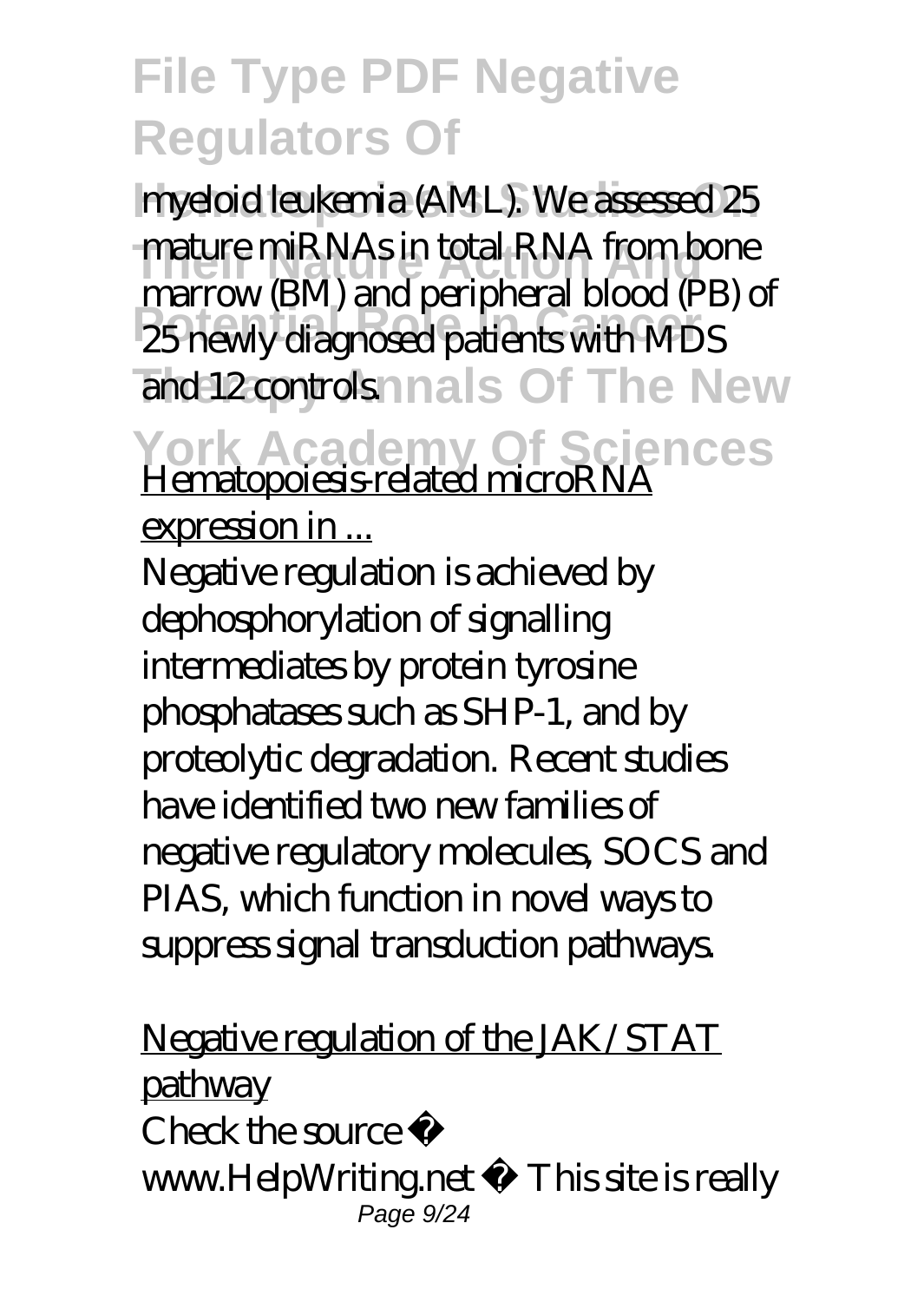helped me out gave me relief from **On Theadaches. Scribd will begin operating the PEMATOPOIESISJOSE R. ILCEN** VILLARINO, RMT. Hematopoiesis\ew **Origin and development of blood cells 1. If** SlideShare business on December 1, 2020 you wish to opt out, please close your SlideShare account.

regulation of hematopoiesis slideshare Thorough follow-up efforts at individual loci have identified important regulators of hematopoiesis, such as the key regulator of fetal hemoglobin expression, BCL11A (Basak et al., 2015; Liu et al., 2018; Sankaran et al., 2008). However, as in other tissues, the low-throughput with which associated genetic variants can be connected to target genes underlying phenotypes continues to pose a problem for gaining biological insights and clinical actionability in complex traits and Page 10/24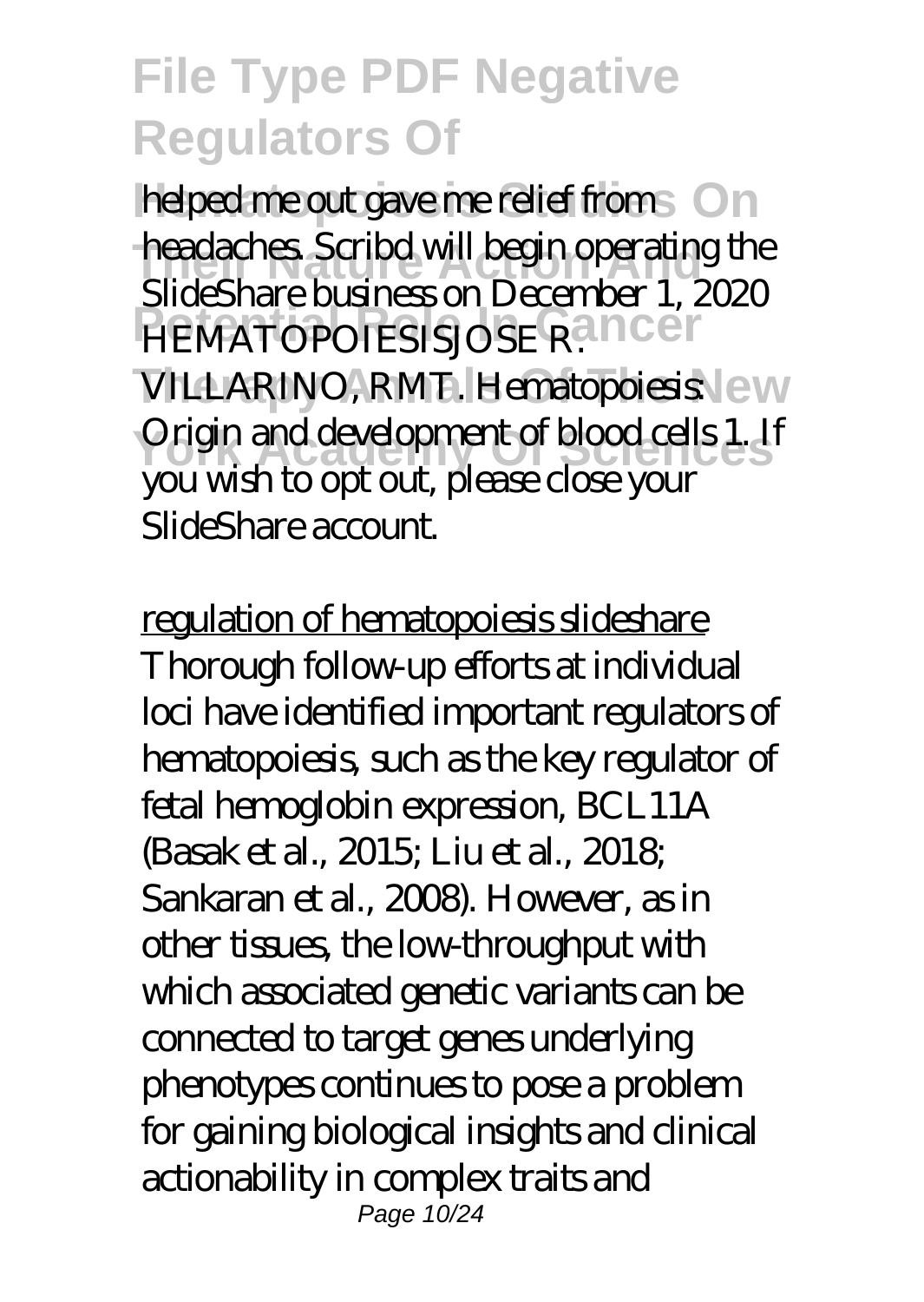**File Type PDF Negative Regulators Of diseases** topoies is Studies On **Their Nature Action And** Gene-centric functional dissection of **Pour and Role In Cancer** these data indicate that GPR182 is a New negative regulator of definitive regulator of definitive hematopoiesis in zebrafish and mice, and provide further evidence for LTB4 signaling in HSC biology. KEYWORDS: G protein-coupled receptor, GPR182, hematopoietic stem cell, definitive hematopoiesis, myelopoiesis, Leukotriene B4 G-protein coupled receptors (GPCRs) are the most

#### The Orphan G-Protein Coupled Receptor 182 Is a Negative ...

Although several upstream signaling pathways may be involved, PI3K/Akt is mostly recognized for its negative regulation of FoxO transcriptional factors . Furthermore, the microRNA-212/132 Page 11/24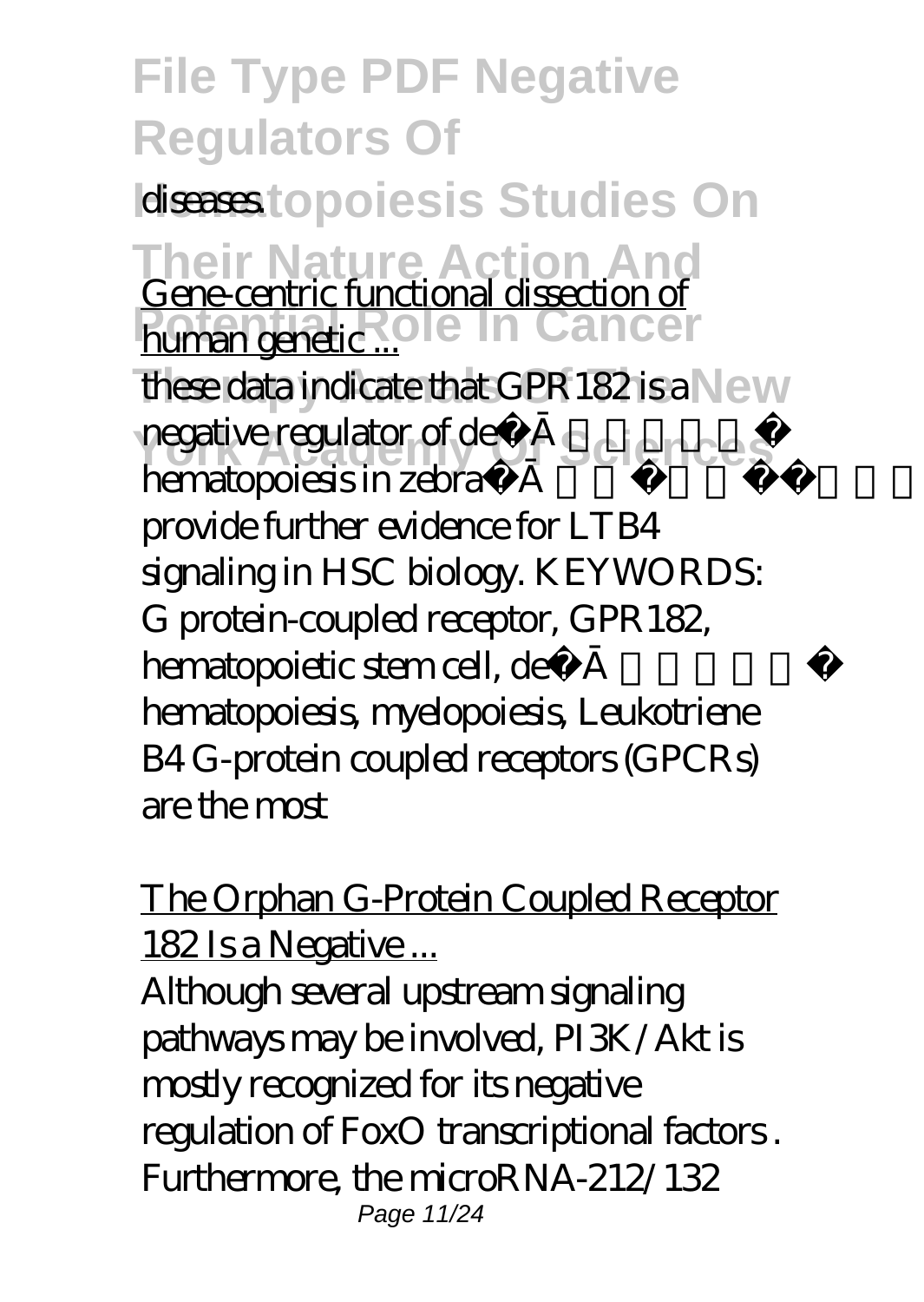duster is known to regulate expression of **FoxO3**, and its overexpression or all defects [ 59 ]. Role In Cancer **Therapy Annals Of The New** knockout can lead to hematopoietic

**Reactive Oxygen Species and Nrf2:** LCES Functional and ...

Aug 30, 2020 the negative regulation of hematopoiesis from fundamental aspects to clinical applications symposium Posted By Sidney SheldonLibrary TEXT ID d100101d1 Online PDF Ebook Epub Library average 3 1 votes rate it this article have been viewed 2194 times tweet chapter 4 regulation of hematopoiesis sm buckley c verfaillie chapter contents introduction

10+ The Negative Regulation Of Hematopoiesis From ... Aug 31, 2020 the negative regulation of hematopoiesis from fundamental aspects Page 12/24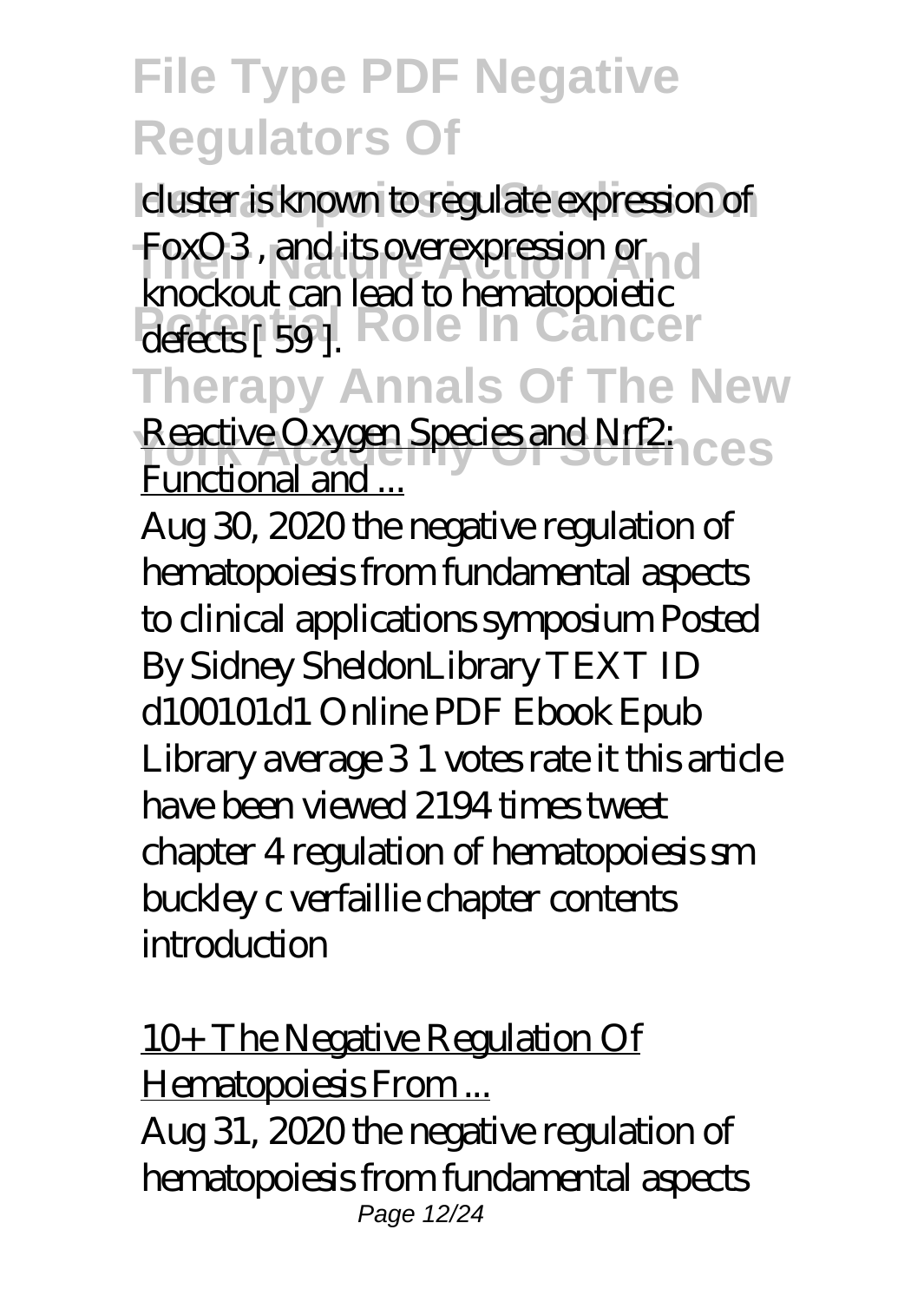to clinical applications symposium Posted **By Anne RiceLtd TEXT ID d100101d1 Potential Role In Cancer** hematopoiesis is the process of blood cell renewal in the body and occurs he New *Hooghout adulthood growth factors* Online PDF Ebook Epub Library enable the tight regulation of hematopoiesis enabling new blood cells to

20 Best Book The Negative Regulation Of Hematopoiesis From...

NAc-SDKP is a peptide being tested as a bone marrow hematopoiesis protector in chemotherapy trials in cancer patients. We studied the pharmacokinetics of NAc-SDKP in six healthy human volunteers and in five patients undergoing chemotherapy. Plasma concentrations of NAc-SDKP were monitored using a specific enzyme immunoassay.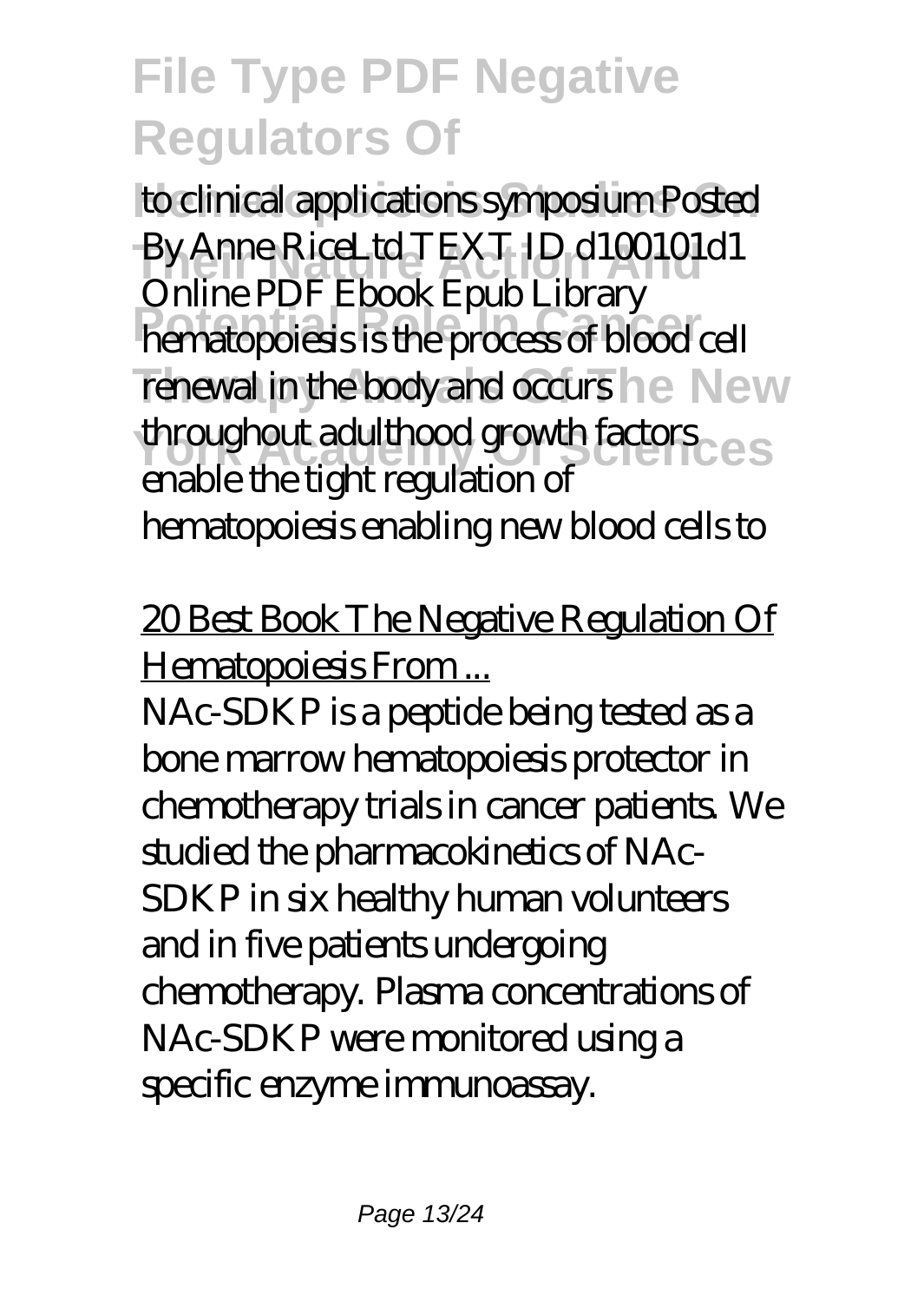**File Type PDF Negative Regulators Of Hematopoiesis Studies On Their Nature Action And** This book gives an update on the **Potential Role In Cancer** inhibitory mechanisms involved in the various steps of hematopoietic stem celle w **Proliferation and differentiation. The** authors report the latest research advances, factors that control the cell cycle, receptors function, molecular approaches, the in vivo and in vitro effects of several inhibitors, the inhibition of hematopoiesis by viruses, protecting the bone marrow. The book contains the latest results published by the best international specialists and will be fascinating reading for all those interested in this subject.

The blood system is organized as a developmental hierarchy in which rare hematopoietic stem cells (HSCs) generate large numbers of immature progenitors and differentiated mature blood cells. In Page 14/24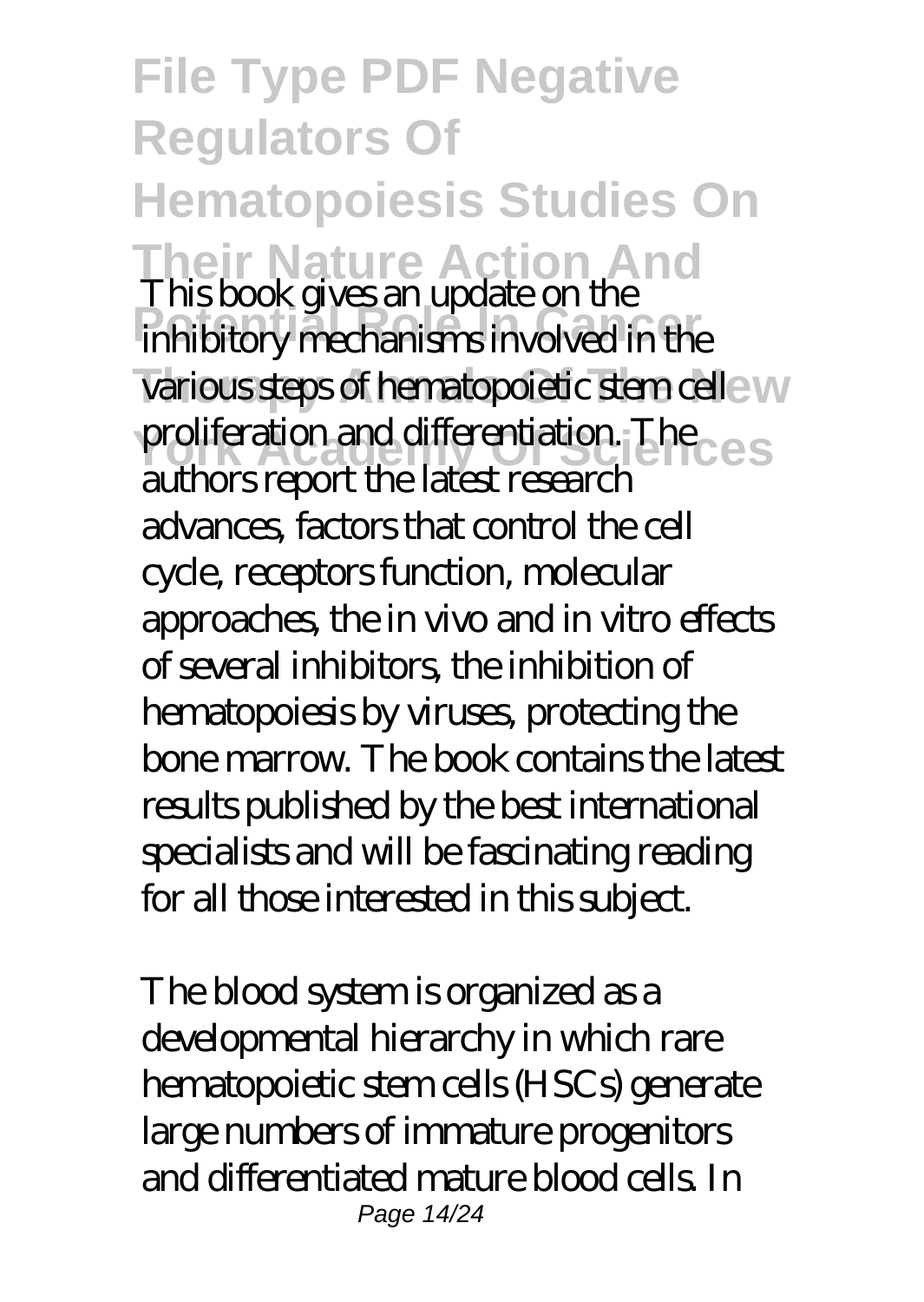this process, at least ten distict lineages are **The Specified from multipotent stem cells Provide the Candida Canadidate** hierarchy is a topic of intense The New investigation. While much has been however the cellular and molecular learned from mouse models, there is also an appreciation for species-specific differences and the need for human studies. Blood lineages have been traditionally grouped into myeloid and lymphoid branches, and the long-standing dogma has been that the separation between these branches is the earliest event in fate specification. However, recent murine studies indicate that the progeny of initial specification retain the more ancestral myeloid potential. By contrast, much less is known about the progenitor hierarchy in human hematopoiesis. To dissect human hematopoiesis, we developed a novel Page 15/24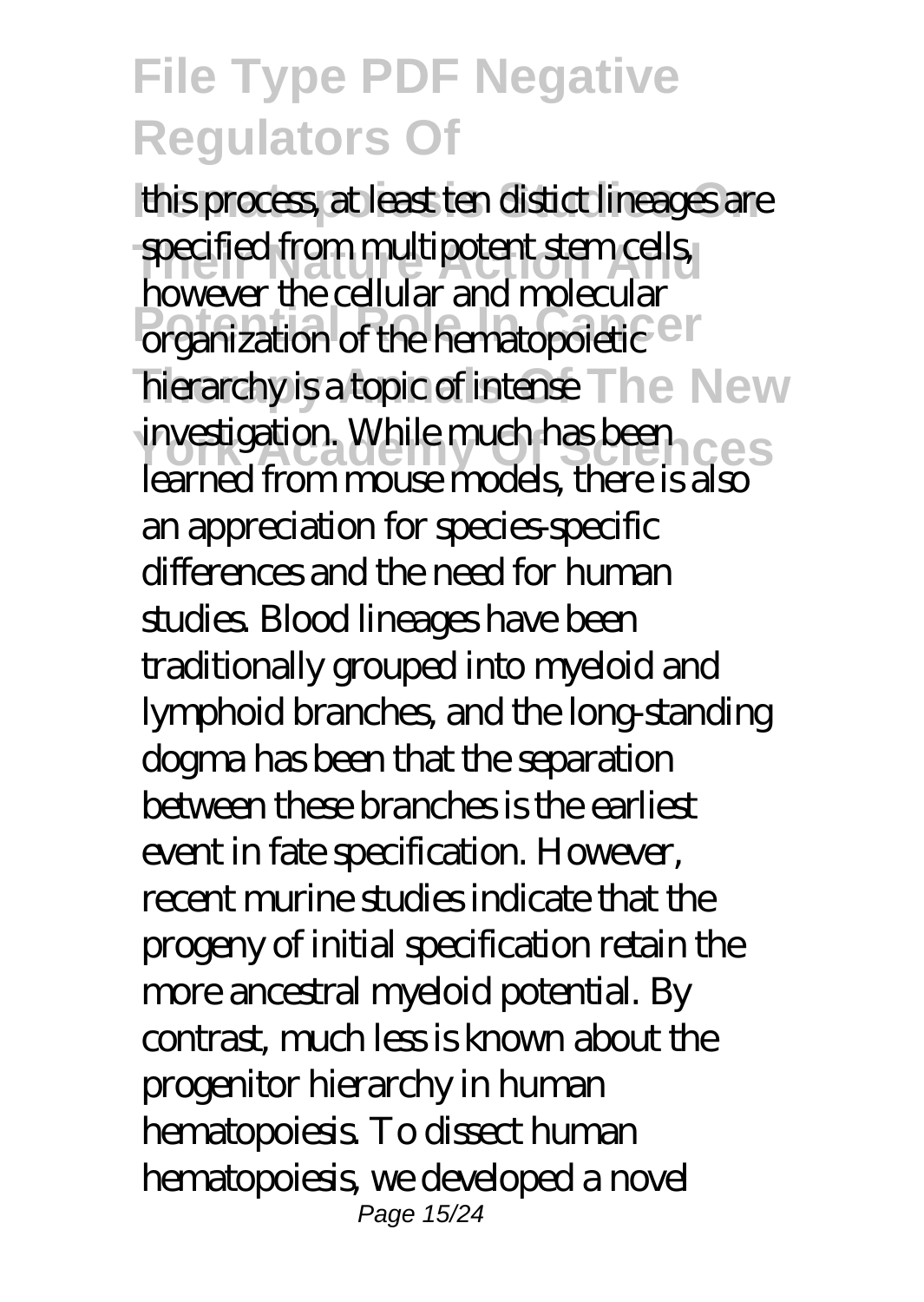sorting scheme to isolate human stem and **progenitor cells from neonatal cord blood** five single sorted HSCs efficiently <sup>en</sup> repopulated immunodeficient mice New **York Academy Of Sciences** and adult bone marrow. As few as one in human stem cells. By analyzing the developmental potential of sorted progenitors at a single-cell level we showed that earliest human lymphoid progenitors (termed LMPs) possess myelo-monocytic potential. In addition to B-, T-, and natural killer cells, LMPs gave rise to dendritic cells and macrophages indicating that these closely related myeloid lineages also remain entangled in lymphoid development. These studies provide systematic insight into the organization of the human hematopoietic hierarchy, which provides the basis for detailed genetic analysis of molecular regulation in defined cell populations. In a pilot study, Page 16/24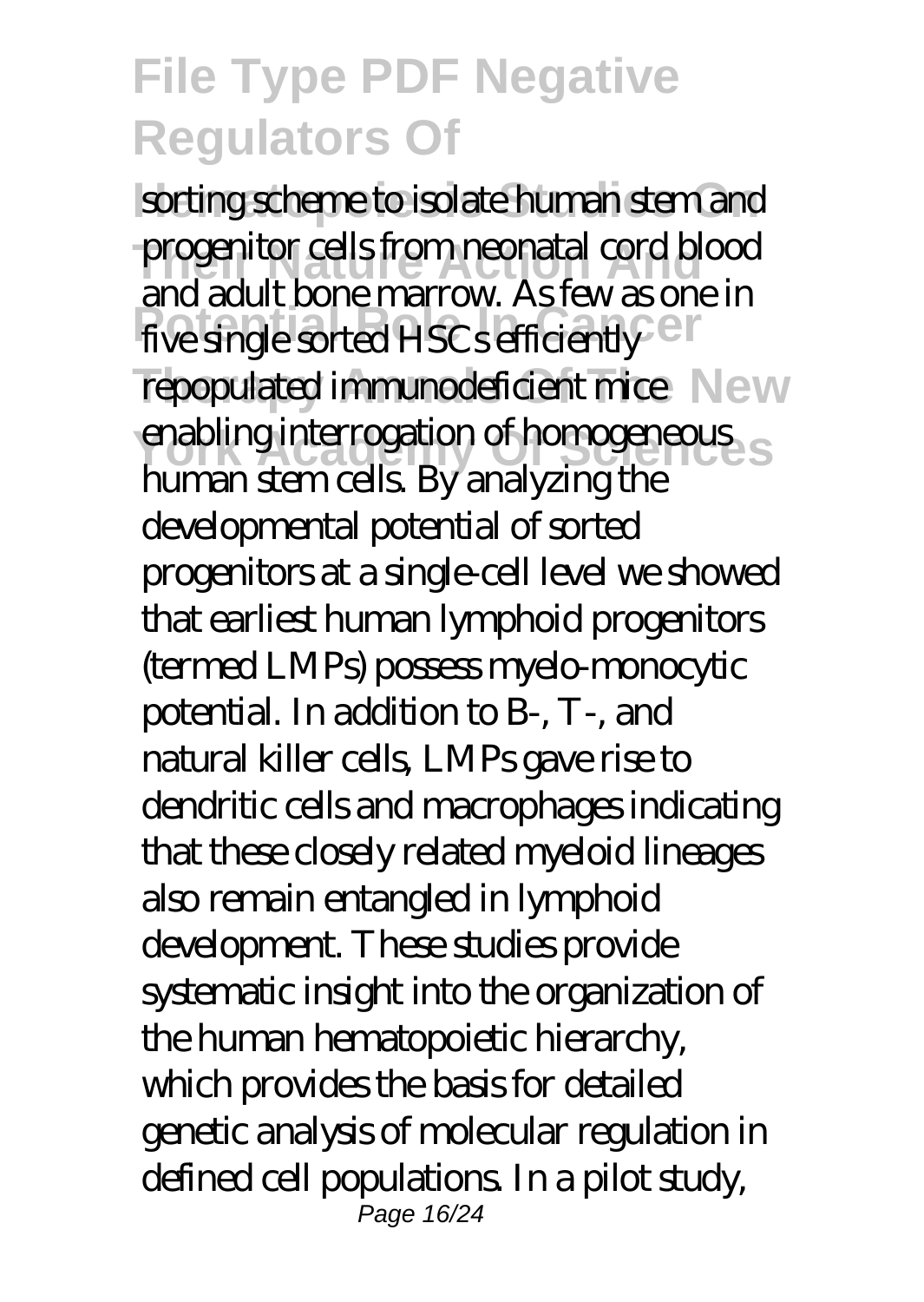we investigated the role of a zinc finger no **The internation factor (ZNF145), PLZF, in**<br>transcription factor (*M<sub>c</sub>* formulated **PLZF restrained proliferation and CT** differentiation of myeloid progenitors and *<u>Yourk Academy Of Science</u>s Academy of Sciences* **and the progenitor pool. Induction** myeloid development. We found that of ERK1/2 by myeloid cytokines, reflective of a stress response, leads to nuclear export and inactivation of PLZF, which augments mature cell production. Thus, negative regulators of differentiation can serve to maintain developmental systems in a primed state, so that their inactivation by extrinsic signals can induce proliferation and differentiation to rapidly satisfy increased demand for mature cells. Taken together, these studies advance our understanding of the cellular and molecular architecture of human hematopoiesis.

This dissertation, "Distinctive Functions of Page 17/24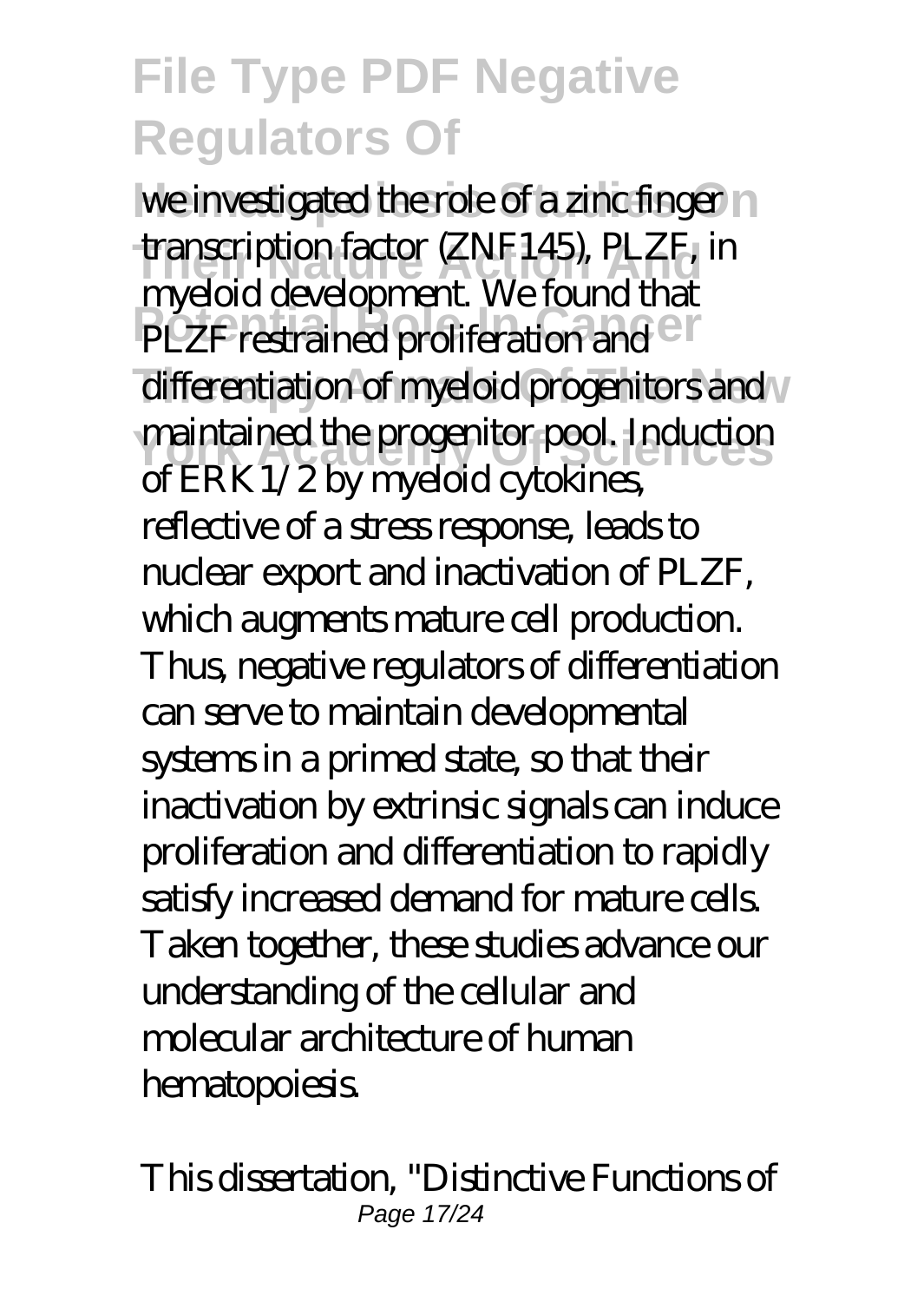the Polycomb Group Protein BMI-1 in **Their Theoretics** and Leukemogenesis" by **Potential Role In Cancer** from The University of Hong Kong (Pokfulam, Hong Kong) and is being sold pursuant to Creative Commons:<br>
Attack the COU was V and the CRES Yuk-man, Lam, was obtained Attribution 3.0 Hong Kong License. The content of this dissertation has not been altered in any way. We have altered the formatting in order to facilitate the ease of printing and reading of the dissertation. All rights not granted by the above license are retained by the author. Abstract: Bmi-1 maintains stem cell population in hematopoietic system for replenishment of progenitors and mature cells. It has been shown that Bmi-1 prevents stem cell exhaustion through suppression of cell cycle regulators p16 DEGREESINK4a/ p19 DEGREESArf and cell differentiation. However, it remains unclear how Bmi-1 Page 18/24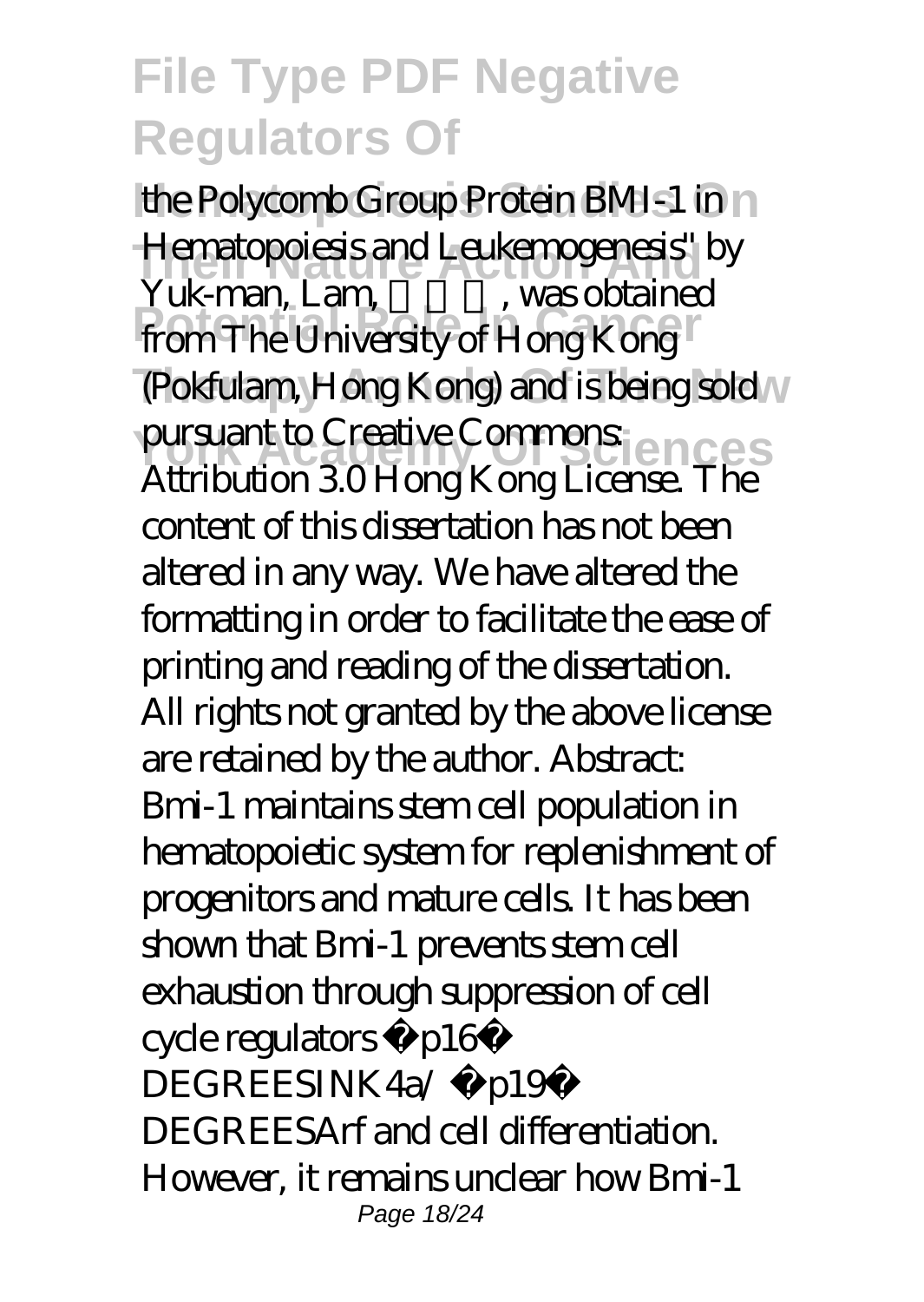maintains self-renewal of hematopoietic **The induced Stem cells (HSC). To dissect the underlying Potential Role In Cancer** self-renewal capacity, transcriptome analysis of Bmi-1 knockdown or over-New expressing hematopoietic stem and mechanisms of Bmi-1 in sustaining HSC progenitor cells (HSPC) was performed. RNA-Sequencing analysis demonstrated that Bmi-1 de-regulated genes in canonical Wnt signaling, stem-cell quiescence and Tnf/Gzmb-mediated apoptotic signaling in HSPC. Moreover, it was found that Bmi-1 over-expression mildly activated canonical Wnt signaling and de-regulated a panel of Wnt-associated genes Cdkn1a, n-Myc, Fn-1 and Hoxb4 in HSPC. ChIP analysis validated that Bmi-1 binds to the promoter region of Wnt negative regulator Amer2. It suggests that Bmi-1 activates canonical Wnt signaling through suppression of Amer2 in HSPC. More importantly, ChIP analysis validated that Page 19/24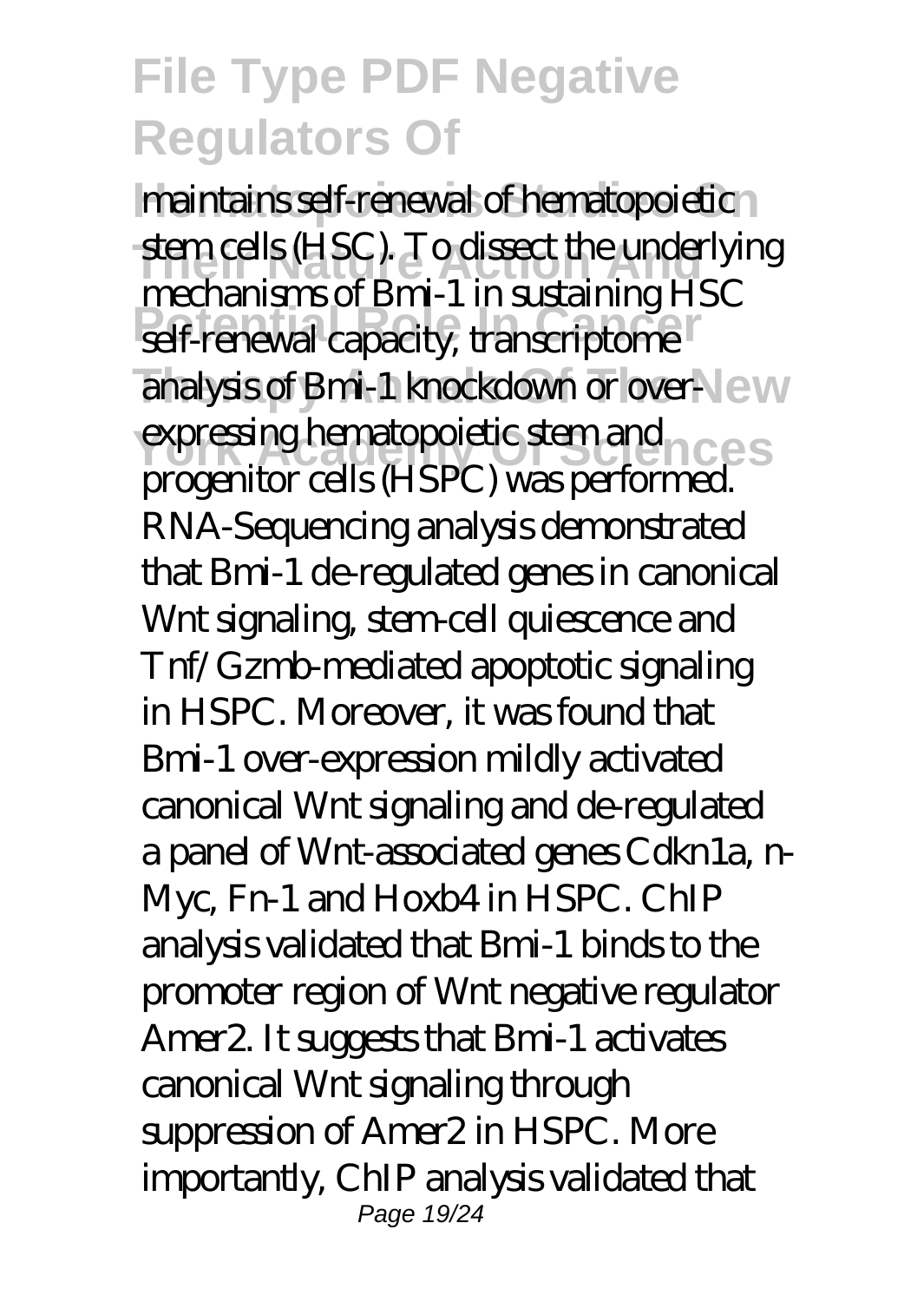**Bmi-1 binds to its own promoter region, suggesting that endogenous Bmi-1 Potential Role In Cancer** regulatory negative feedback mechanism to prevent excessive Wnt signaling New activation in HSPC. In view of this a expression is maintained through selfmodel of Bmi-1-mediated suppression of Amer2-dependent -catenin degradation in HSC is proposed. On the other hand, BMI-1-mediated p16 DEGREESINK4A leukemogenic pathway has been proposed in human leukemias. However, clinical studies revealed that high BMI-1 expression may not be wellcorrelated with low p16 DEGREESINK4A expression. Importantly, leukemogenic factors such as MLL fusion proteins can regulate p16 DEGREESINK4A expression such that the regulation of p16 DEGREESINK4A is not dependent on BMI-1. It is therefore unclear how BMI-1 Page 20/24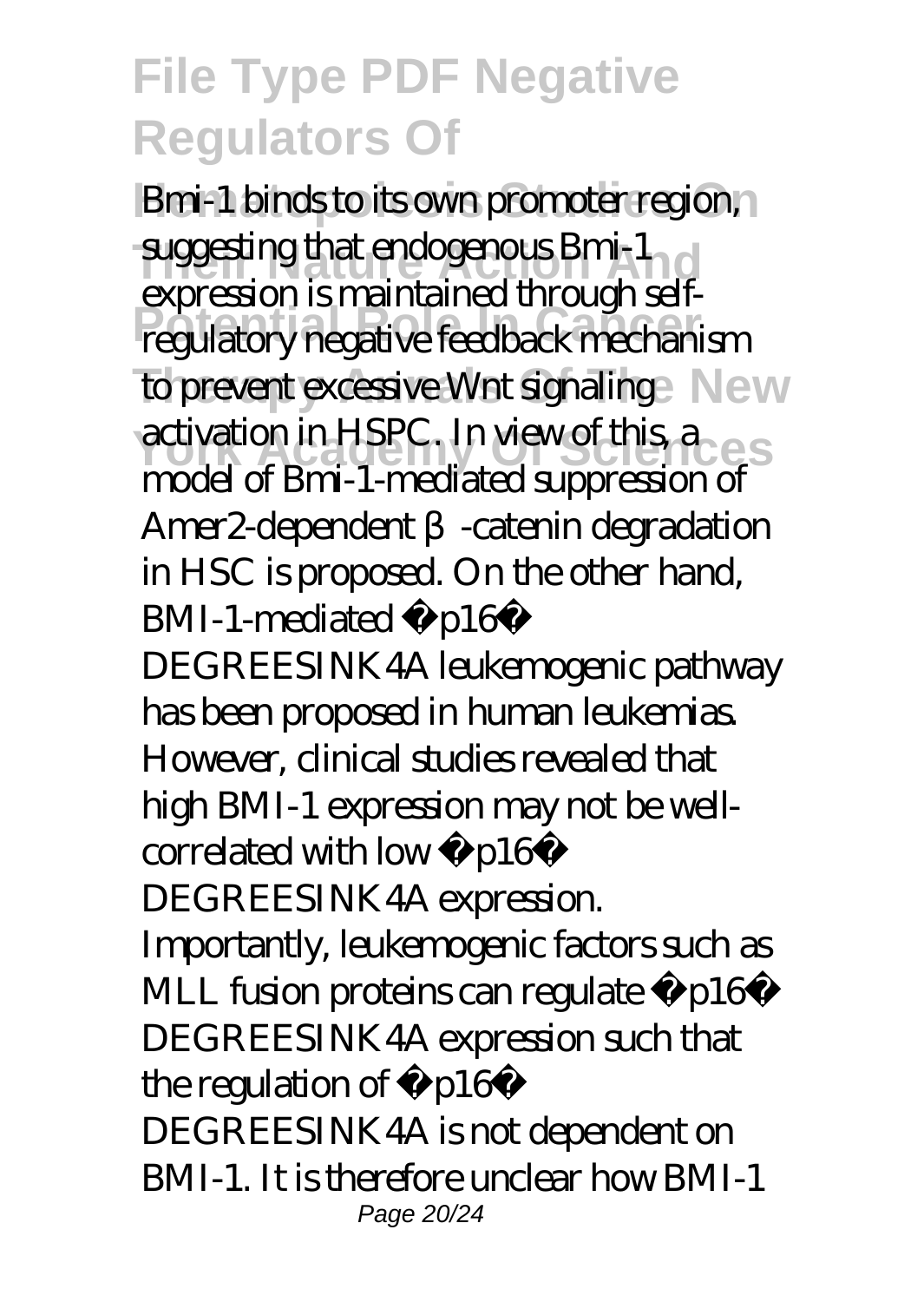is involved in the process of uldies On **Their Nature Action Action**<br>Leukemogenesis. Although it has been **Potential Role In Cancer** was correlated with disease development in human leukemias, recent studies New revealed a tumor suppressive role of demonstrated that high BMI-1 expression BMI-1 in cancers, questioning the role of BMI-1 in leukemogenesis. In order to find out the regulatory mechanism of BMI-1 in leukemogenesis, BMI-1 was overexpressed in a panel of leukemia cell lines, including HL-60, MonoMac-6, MV4-11, SEM and Nalm-6. My results demonstrated that BMI-1 over-expression suppresses JAK-STAT signaling through up-regulation of SOCS genes. Moreover, it was found that BMI-1 over-expression suppresses IL7 signaling pathway in SEM leukemia cells, leading to reduced expression of cell survival genes, including PAX5, MCL-1, BCL-2 and BCL-XL. These findings suggest that BMI-1 has a tumor Page 21/24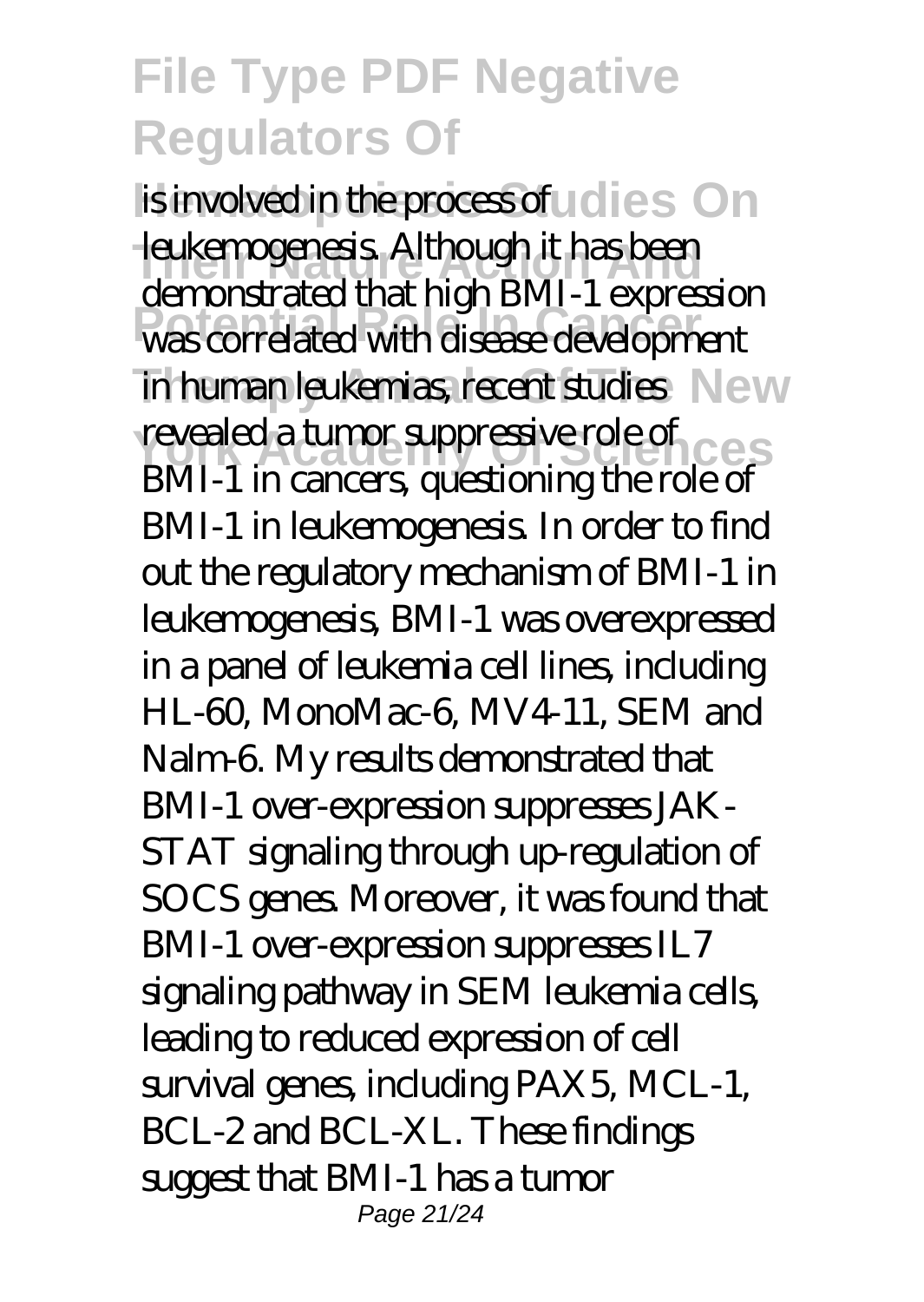suppressive function in leukemogenesis. In summary, the discoveries of **And Potential Role In Cancer** and the suppressive role of BMI-1 in JAK-**STAT leukemogenic signaling would \ew** provide new insights on the understanding Bmi-1-mediated canonical Wnt signaling of stem cell and leukemia biology, building a foundation for improvement of clinical applications. DOI: 10.5353/th\_b5387952 Subjects: Leukemia Hematopoiesis Chromo

The Ctbp family proteins are multifunctional. They predominantly function as transcriptional corepressors in the nucleus by recruiting various histone modifying enzymes such as histone deacetylases, histone methylases and a histone demethylase. This book is a comprehensive monograph on the Ctbp family proteins.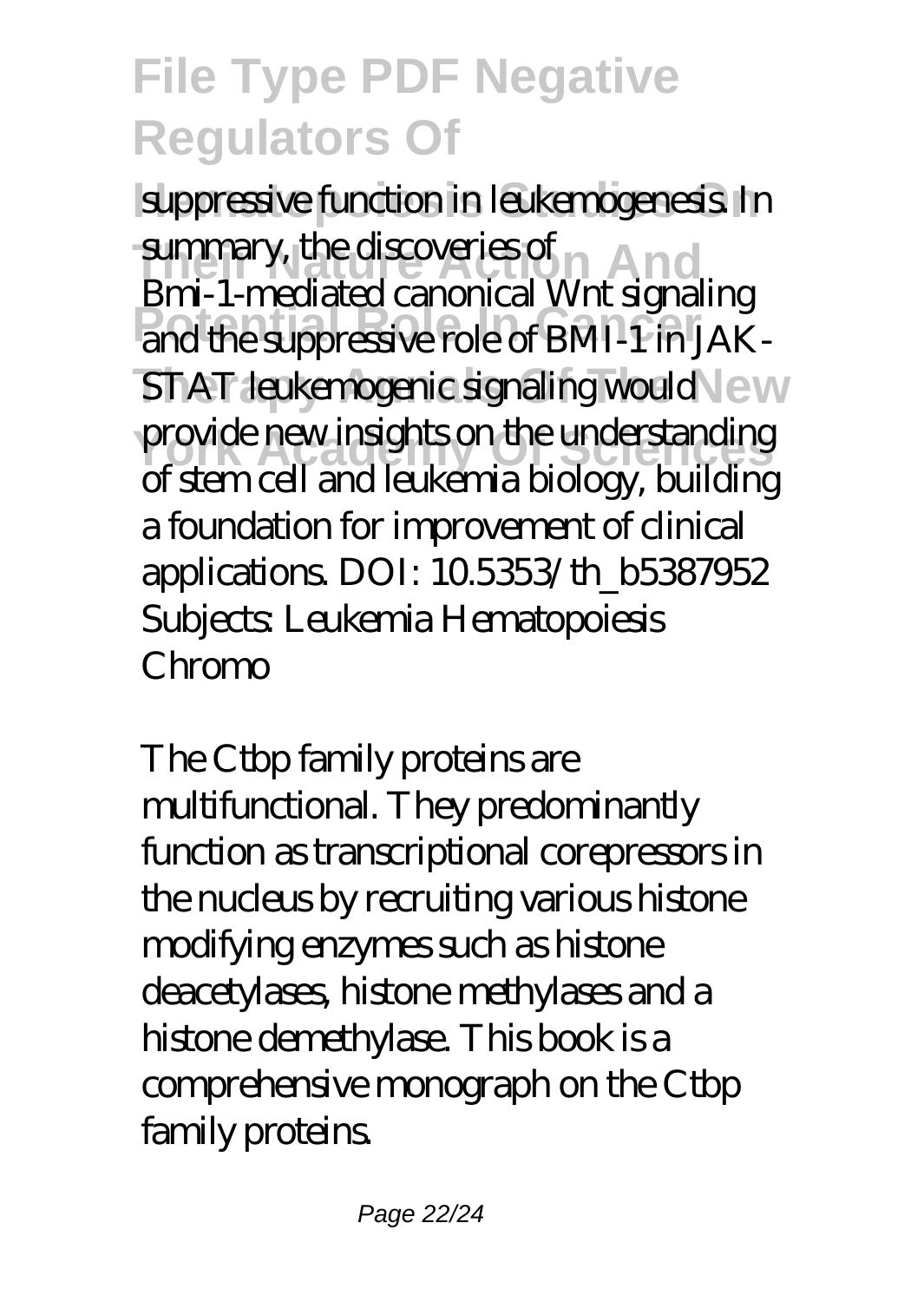**File Type PDF Negative Regulators Of Hematopoiesis Studies On Their Nature Action And Potential Role In Cancer Therapy Annals Of The New York Academy Of Sciences**

Mononuclear Leukocytes: Advances in Research and Application: 2011 Edition is a ScholarlyEditions™ eBook that delivers timely, authoritative, and comprehensive information about Mononuclear Leukocytes. The editors have built Mononuclear Leukocytes Advances in Research and Application: 2011 Edition on the vast information databases of ScholarlyNews<sup>™</sup> You can expect the information about Mononuclear Leukocytes in this eBook to be deeper than what you can access anywhere else, as well as consistently reliable, authoritative, Page 23/24